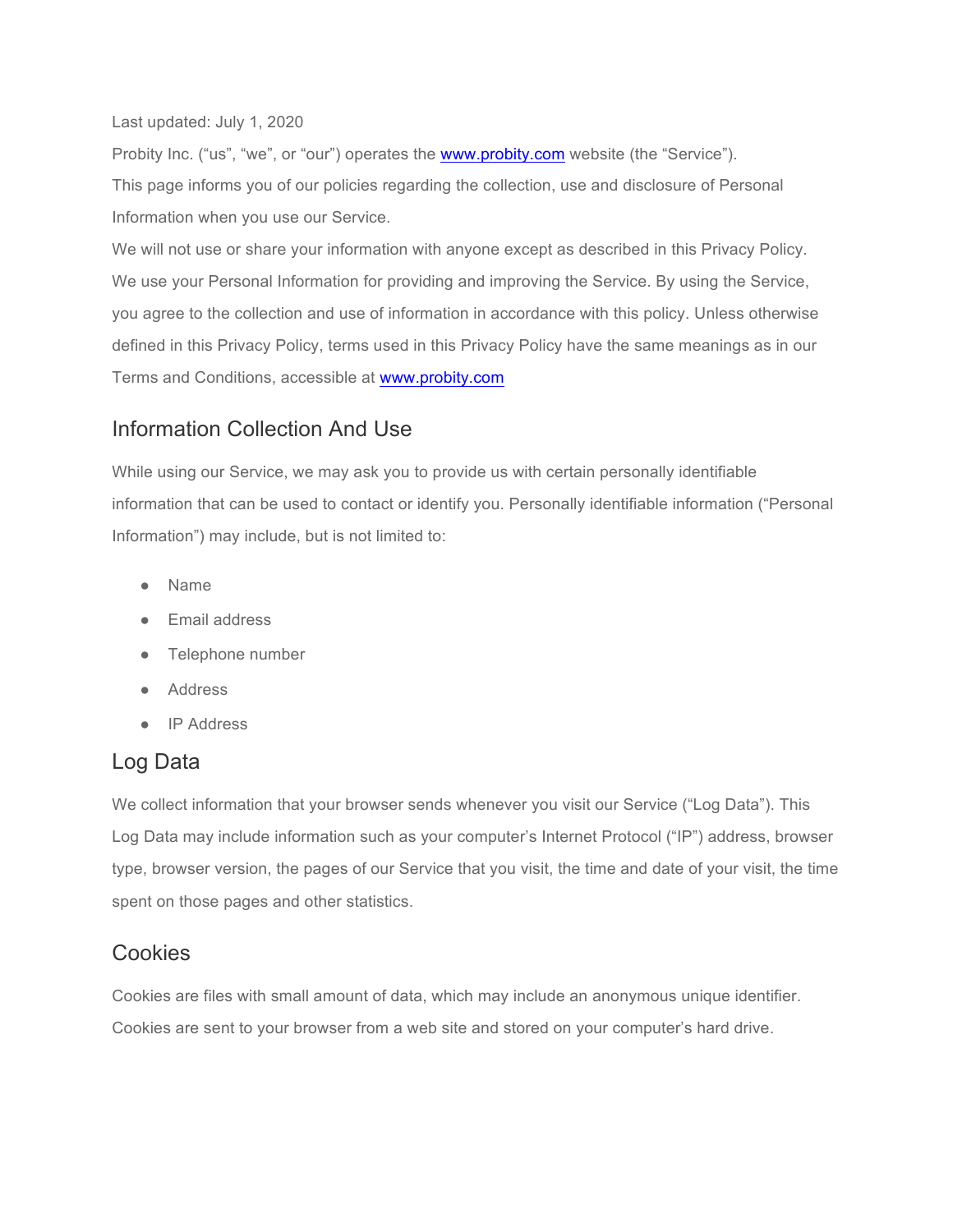We use "cookies" to collect information. You can instruct your browser to refuse all cookies or to indicate when a cookie is being sent. However, if you do not accept cookies, you may not be able to use some portions of our Service.

#### Service Providers

We may employ third party companies and individuals to facilitate our Service, to provide the Service on our behalf, to perform Service-related services or to assist us in analyzing how our Service is used.

These third parties have access to your Personal Information only to perform these tasks on our behalf and are obligated not to disclose or use it for any other purpose.

## **Security**

The security of your Personal Information is important to us, but remember that no method of transmission over the Internet, or method of electronic storage is 100% secure. While we strive to use commercially acceptable means to protect your Personal Information, we cannot guarantee its absolute security.

## Links To Other Sites

Our Service may contain links to other sites that are not operated by us. If you click on a third party link, you will be directed to that third party's site. We strongly advise you to review the Privacy Policy of every site you visit.

We have no control over, and assume no responsibility for the content, privacy policies or practices of any third party sites or services.

# Children's Privacy

Our Service does not address anyone under the age of 18 ("Children").

We do not knowingly collect personally identifiable information from children under 18. If you are a parent or guardian and you are aware that your child has provided us with Personal Information, please contact us. If we discover that a child under 18 has provided us with Personal Information, we will delete such information from our servers immediately.

## Compliance With Laws